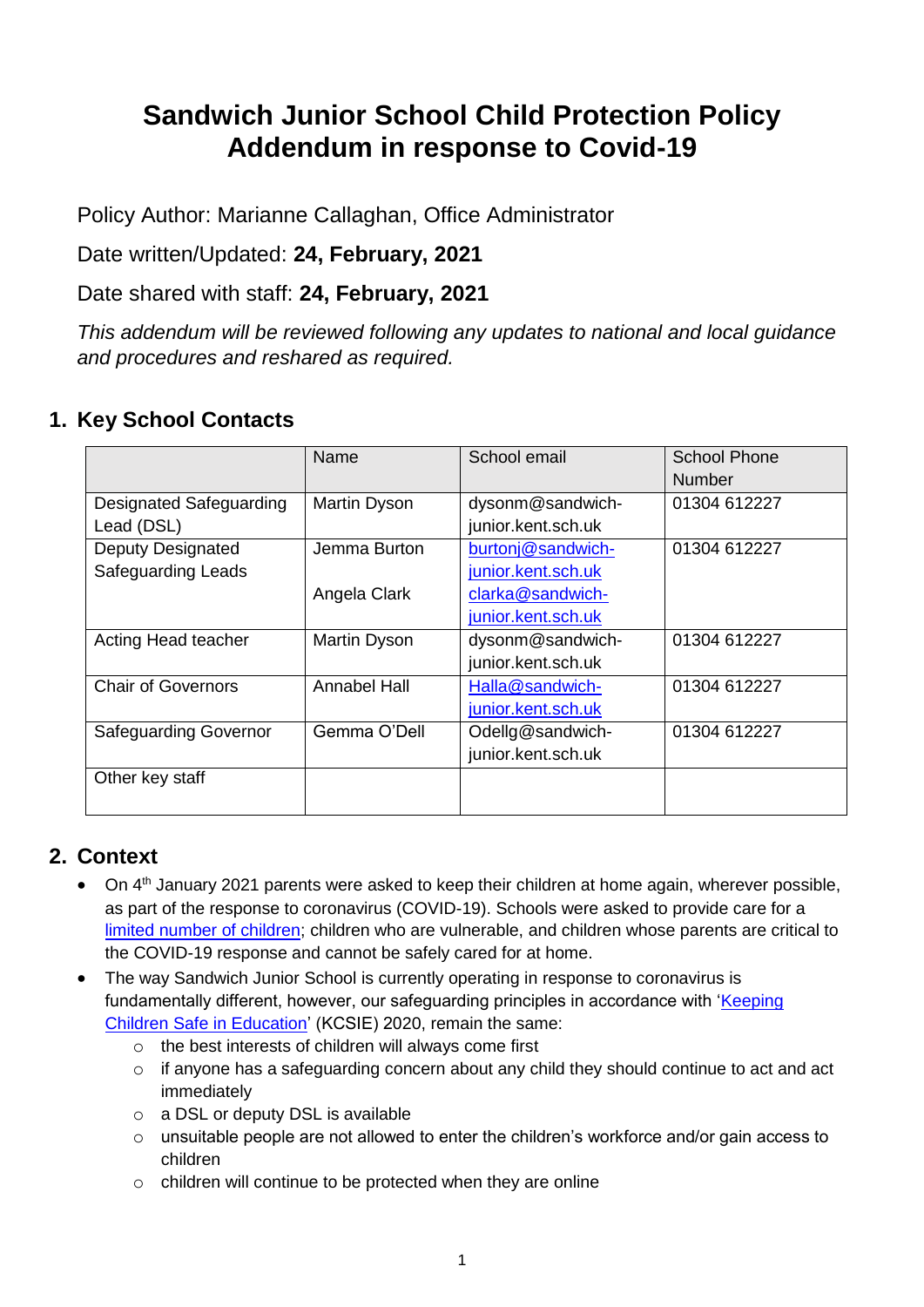- This addendum of Sandwich Junior Schools Child Protection policy contains details of any amendments to our existing safeguarding arrangements and should be read alongside our current policies and procedures: www.Sandwich-junior.kent.sch.uk
- All staff and volunteers will be aware of the policy addendum and any revisions; the addendum will be made available publicly.
- The school will continue to keep up to date and act in accordance with the government guidance regarding education provision during the coronavirus outbreak: <https://www.gov.uk/coronavirus/education-and-childcare>

## **3. Designated Safeguarding Leads (DSLs)**

- Sandwich Junior School Lead Designated Safeguarding Lead is: Martin Dyson
- Sandwich Junior School Deputy Designated Safeguarding Lead(s) is/are: Jemma Burton & Angela Clark
- The DSL (or a deputy) will be available on-site. However, if in exceptional circumstances this is not be possible, a named DSL will be available to be contacted via phone or video call.
- If a trained DSL (or deputy) is not on site, in addition to the above, a senior leader will assume responsibility for co-ordinating safeguarding on site.
	- $\circ$  This will include updating safeguarding files and liaising with the offsite DSL (or deputy) and as required liaising with social workers where they require access to children and/or to carry out statutory assessments at the school.
- All staff and volunteers on-site will have access to a trained DSL (or deputy) and know on any given day who that person is, and how they can speak to them.
	- o Up to date details of the DSL/Deputy DSLs will be visible to staff and children.
- The DSL/Deputy DSLs will continue to engage with social workers, and attend all multi-agency meetings, which can be done remotely.
- Sandwich Junior School will ensure that the DSLs (and deputies) have time (*where resources allow*) to support staff and children regarding new concerns, and making referrals as appropriate, as more children return.

## **4. Vulnerable Children**

- Vulnerable children are those across all year groups who:
	- $\circ$  are assessed as being in need under section 17 of the Children Act 1989, including children who have a child in need plan, a child protection plan or who are a looked-after child.
	- $\circ$  have an education, health and care (EHC) plan and it is determined, following risk assessment, their needs can be as safely or more safely met in school.
	- $\circ$  have been assessed as otherwise vulnerable and could therefore benefit from continued attendance.
- There is an expectation that children with a social worker will attend, unless in consultation with the child's social worker and family it is agreed they are at less risk at home or in their placement for example due to underlying health conditions.
- Where vulnerable children are not attending school, we will regularly keep in contact with them.
- Sandwich Junior School recognises the importance of working in partnership with other professionals, such as social workers, early help workers and virtual school heads (VSH), involved with children and will continue to share relevant information, such as attendance and any welfare concerns, with them.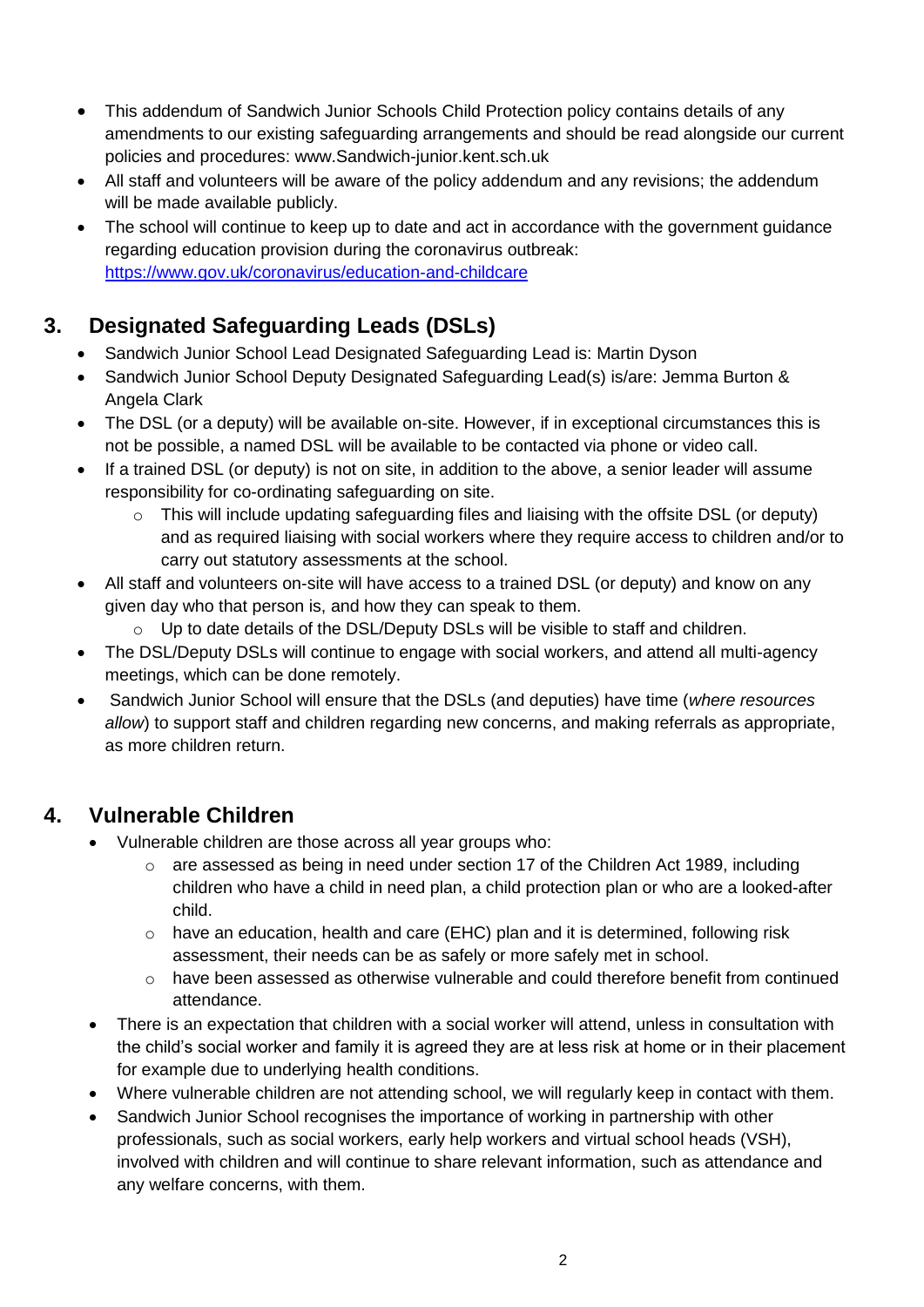• Safeguarding concerns will be shared with the relevant professional as soon as possible.

#### **5. Attendance**

- No one with symptoms should attend school for any reason.
- Vulnerable children's attendance is expected, where there are no shielding concerns for the child or their household, and/or following a risk assessment for children with an EHC plan.
- Sandwich Junior School will follow up with family/carers where children are supposed to be attending but do not.
- In all circumstances where vulnerable children do not take up their place, or attendance discontinues, Sandwich Junior School will notify their social worker or equivalent and will follow up with the family/carer.
- Sandwich Junior School will follow up with families/carers that have arranged a place for their child/children (namely critical workers or children that are considered vulnerable but not open to any agencies) and do not attend.
- Sandwich Junior School will ensure that regular contact is maintained with children (and their families) who are not attending. With support from the DSL, teaching and/or pastoral staff will maintain contact with children, where possible and appropriate.
	- $\circ$  Staff will make calls from the school site and/or via school phones and devices.
	- o If a school phone is not available or accessible, phone calls will be made from withheld numbers so personal contact details are not visible.
	- $\circ$  Staff will record the date, time and attendance of calls to children and/or families.
- To ensure contact can be maintained, Sandwich Junior School will confirm emergency contact numbers are correct with parents/carers and ask for any additional emergency contact numbers where they are available.

## **6. Reporting Safeguarding Concerns**

- Where any concerns are raised about learners or staff, Sandwich Junior School will follow existing and updated local arrangements as set out by Kent Safeguarding Children Multi-Agency [Partnership](https://www.kscmp.org.uk/) (KSCMP) and as outlined in our existing child protection policy.
- All staff will continue to look out for any signs that indicate a child may be at risk, on and off site, including online.
	- o If a member of staff or volunteer has any safeguarding concerns about a child, this will be reported to the DSL as soon as possible.
	- $\circ$  If the concern is urgent, the member of staff/volunteer will speak to a DSL in person or via phone/video call if they are not on site, immediately.
	- $\circ$  In the event a member of staff or volunteer cannot contact a DSL, this will not delay them taking immediate action to safeguard a child.
	- o Concerns will be recorded using existing safeguarding processes as outlined in our Child Protection Policy.
- Prevent is a vital part of our work to safeguard children from radicalising influences; the school will continue to follow local processes where we have concerns during this challenging time.
- Learners are encouraged to report safeguarding concerns to a member of staff or a trusted adult at home. Where this is not possible, additional support can be accessed (as appropriate to children's age/ability) online via:
	- Childline: [www.childline.org.uk](http://www.childline.org.uk/)
	- UK Safer Internet Centre's 'Report Harmful Content': [https://reportharmfulcontent.com](https://reportharmfulcontent.com/)
		- National Crime Agency Child Exploitation and Online Protection Command (NCA-CEOP): [www.ceop.police.uk/safety-centre](https://www.ceop.police.uk/safety-centre/)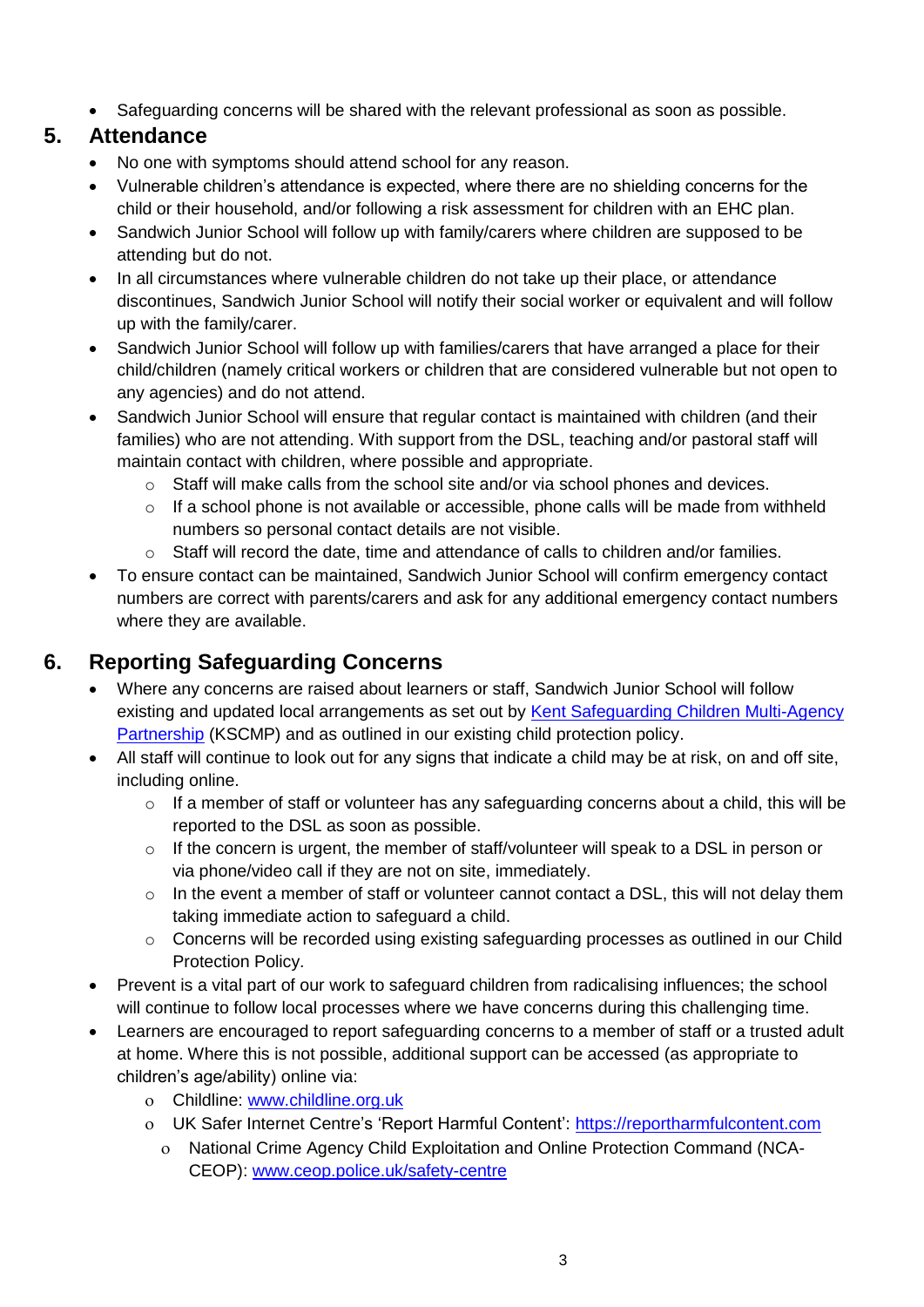- Parents/carers are encouraged to report concerns via existing systems as outlined in our Child Protection Policy.
- Where staff are concerned about an adult working with learners, they should report the concern to the headteacher.
	- $\circ$  If there are concerns about the behaviour of any member of staff or volunteer, the LADO service will be consulted with.
	- o Concerns around the headteacher should be directed to the Chair of Governors.

### **7. Movement of Children**

- If children are attending another setting, the school will continue to do whatever they reasonably can to provide the receiving institution with any relevant welfare and child protection information, especially if children are vulnerable.
	- o For looked-after children, any change in setting will be led and managed by the virtual school head with responsibility for the child.
	- $\circ$  The receiving institution will be made aware of the reason any child is vulnerable and any arrangements in place to support them. This will take place ideally before a child arrives or as soon as reasonably practicable.
	- $\circ$  Any exchanges of safeguarding information will take place between DSLs (or a deputy) and SEND information will be shared by special educational needs co-ordinators/named individual with oversight of special educational needs (SEN) provision for children with EHC plans.
	- o If this is not possible, a member of senior leadership, will take responsibility.
- The school will continue to have appropriate regard to data protection law but is aware this does not prevent the sharing of information for the purposes of keeping children safe.

## **8. Safer Working Practice, including Staff Training and Induction**

- All staff will follow our existing staff code of conduct/behaviour policy and any addendum updates with regards to safer working practice, both on and off site.
- Staff will continue to follow any updates to the school code of conduct/behaviour policy which have been made to reflect current Covid-19 measures.
- DSLs will continue to access appropriate training (including remotely) and other additional resources to ensure they are up to date with local and national guidance.
- All existing staff have read KCSIE 2020 Part 1 and accessed safeguarding training.
	- $\circ$  Staff will be made aware if any processes have changed with the sharing of this addendum and the DSL will communicate any changes to local processes directly.
- All new staff and volunteers will have an induction provided via the DSL and will be provided with a copy of our Child Protection Policy and this Covid-19 Addendum.
- Staff may move between settings on a temporary basis; consideration will be given by the receiving school DSL as to what induction they need on a case by case basis, dependent on existing skills and knowledge. Transferring staff will always be given a copy of the receiving setting's child protection policy, confirmation of local processes and confirmation of DSL arrangements.

### **9. Safer Recruitment, Volunteers and Movement of Staff**

- It remains essential that people who are unsuitable are not allowed to enter the children's workforce or gain access to children.
- If Sandwich Junior School recruit new staff during this period, we will continue to follow the relevant safer recruitment practices including those identified within KCSIE 2020.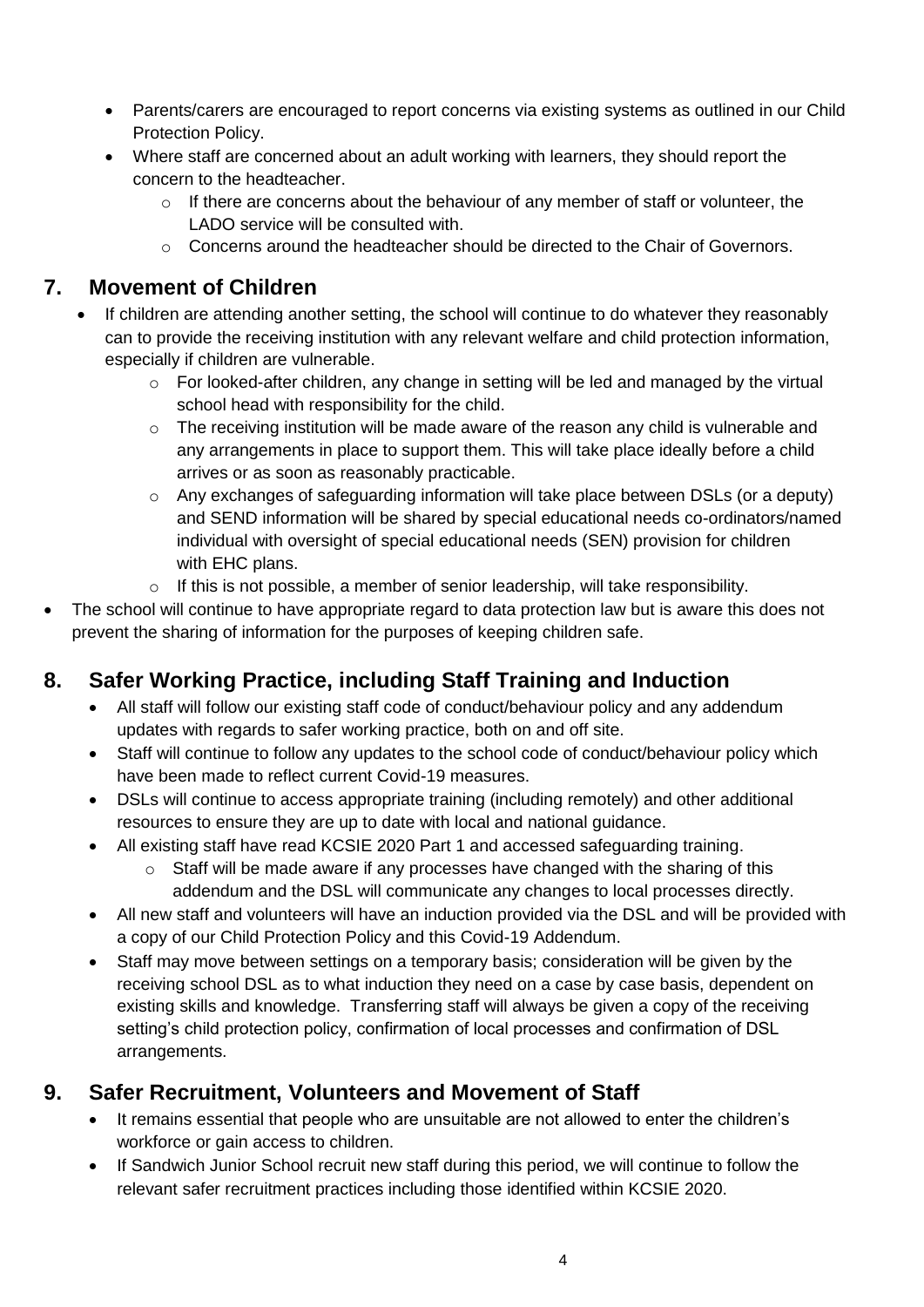- If volunteers are recruited Sandwich Junior School will continue to follow the guidance in accordance with KCSIE 2020 and with a mind to updates to the [Safer Working Practice](https://www.saferrecruitmentconsortium.org/GSWP%20COVID%20addendum%20April%202020%20final.pdf)  [Guidance](https://www.saferrecruitmentconsortium.org/GSWP%20COVID%20addendum%20April%202020%20final.pdf) produced as a response to Covid-19.
	- $\circ$  Volunteers who have not had the relevant checks will not be left unsupervised with a child.
- If staff from other settings volunteer or begin working at Sandwich Junior School we will ensure they have a relevant DBS check following DfE guidance at this time. Sandwich Junior School will risk assess staff from other settings, as we would for a volunteer.
- If staff are deployed from another education or children's workforce setting to our school, we will accept portability if the current employer confirms in writing that:
	- $\circ$  the individual has been subject to an enhanced DBS and children's barred list check
	- $\circ$  there are no known concerns about the individual's suitability to work with children
	- o there is no ongoing disciplinary investigation relating to that individual
- A new DBS check for returning staff who have continued to be employed but have not been working in regulated activity is not required, however, if for any reason the school have concerns about an individual, we may obtain a new check.
- In response to COVID-19, the Disclosure and Barring Service (DBS) has made changes to its guidance on [standard and enhanced DBS ID](https://www.gov.uk/government/news/covid-19-changes-to-dbs-id-checking-guidelines) checking to minimise the need for face-to-face contact. The Home Office and Immigration Enforcement have also temporarily adjusted the [Right to work checks](https://www.gov.uk/guidance/coronavirus-covid-19-right-to-work-checks) due to coronavirus (COVID-19).
	- o Sandwich Junior School will continue to refer to the DBS anyone who has harmed or poses a risk of harm to a child in accordance with KCSIE 2020.
- Sandwich Junior School will continue to consider and make referrals to the Teaching Regulation Agency (TRA) where appropriate. During Covid-19 measures, all referrals will be made by emailing [Misconduct.teacher@education.gov.uk.](mailto:Misconduct.teacher@education.gov.uk)
- Sandwich Junior School will continue to update the single central record in line with KCSIE. (Paragraphs 148 to 156)

### **10. Supporting Wellbeing**

- Sandwich Junior School recognises that staff, parents/carers and learners may experience some degree of emotional wellbeing or anxiety challenges during this time. Many children consider school to be a safe place and the current situation may impact on learners', staff and parent/carers mental health.
- Sandwich Junior School will ensure that all children are supported. Staff will address the wellbeing of learners through a range of age/ability appropriate approaches and pastoral support will be provided as appropriate and as required.
- Sandwich Junior School is conscious of the wellbeing of all staff and the need to implement flexible working practices in a way that supports staff and promotes good work-life balance. Senior leaders and the DSL (or deputy) are available to provide support to staff as required.
- Teachers will be aware of the impact the current circumstances can have on the mental health of learners and their families who are working from home, including when setting expectations for children's' work.
- Sandwich Junior School will signpost staff, learners and parents/carers, on or off site, to a range of appropriate sources of support, internally and externally.

## **11. Supporting Children in School**

Sandwich Junior School is committed to ensuring the safety and wellbeing of all its learners.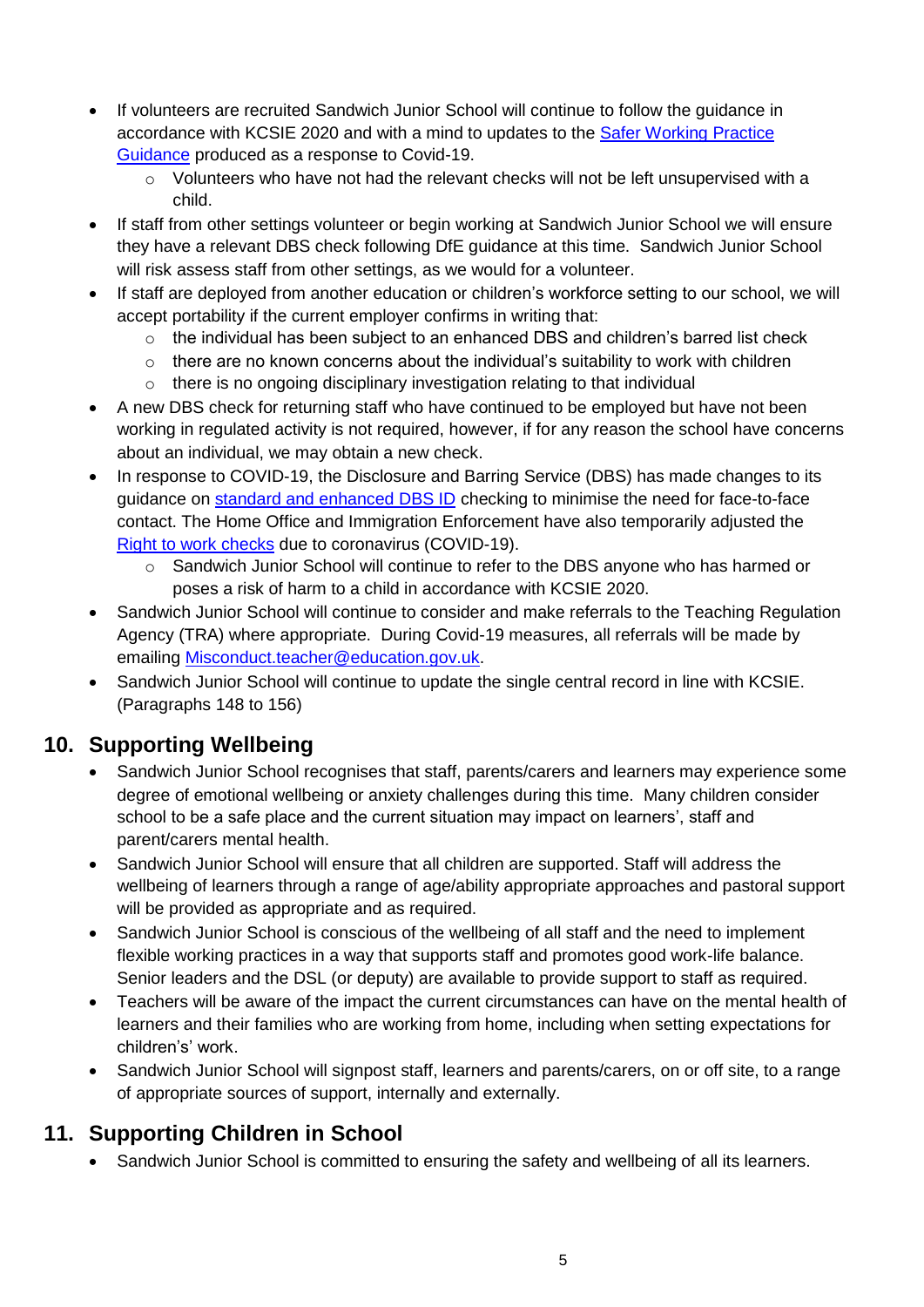- Sandwich Junior School will be a safe space for all children to attend and flourish. A senior member of staff will ensure that there are appropriate staff on site and that staff to learner ratios have been considered to maximise the safety of children.
- Sandwich Junior School will follow the current government guidance in relation to social distancing and all matters relating to public health from the respective websites and outlets.
- Sandwich Junior School will ensure that all children who are either categorised as vulnerable or children of critical workers and are in attendance are appropriately supported.
- Sandwich Junior School will continue to record any support provided to children in relation to safeguarding issues on their respective safeguarding recording system.

#### **11.1 Peer on Peer Abuse**

- Sandwich Junior School continues to recognise and respond to cases of Peer on Peer abuse by considering each incident on a case by case basis and basing any intervention on usual processes outlined within KCSIE 2020.
- Sandwich Junior School recognises that the current circumstances and the changeable nature of current Government guidance may mean that the school may need to adapt elements of the process in some cases to ensure that they are able to respond in line with Government advice when required.
- The DSL will continue to consult as appropriate with multi-agency professionals to ensure that children's safety and wellbeing is not compromised when incidents of peer on peer abuse are brought to their attention.

#### **11.2 Online Safety**

- Sandwich Junior School expectations with regards online behaviour and education when using school provided devices or internet access on site will continue to be implemented in line with existing polices.
- Any concerns regarding online behaviour or use will be responded to in line with existing school policies.
- Sandwich Junior School will continue to provide a safe online learning environment where learners use school provided devices on site; appropriate filtering and monitoring will continue to be implemented as outlined in the school child protection policy.
	- $\circ$  Learners internet use will be supervised by staff according to their age and ability and learners will be directed to use appropriate online resources and tools.
- **12.** Use of staff and learner personal devices, including mobile phones, will be managed in line with our existing mobile technology policy.

### **13. Supporting Children Not in School**

- Sandwich Junior School will continue to ensure the safety and wellbeing of all children and young people that remain on the school roll
- All staff will continue to identify those vulnerable children that would benefit from Early Help as identified in KCSIE 2020; DSLs will ensure they have access to appropriate pastoral support and will consider whether they would benefit from external support.
- There will be clear plans around how best to communicate with learners who are identified as vulnerable, as well as those about whom DSLs have concerns about who do not receive a statutory service. This could include telephone contact and/or doorstep visits at the discretion of the DSL.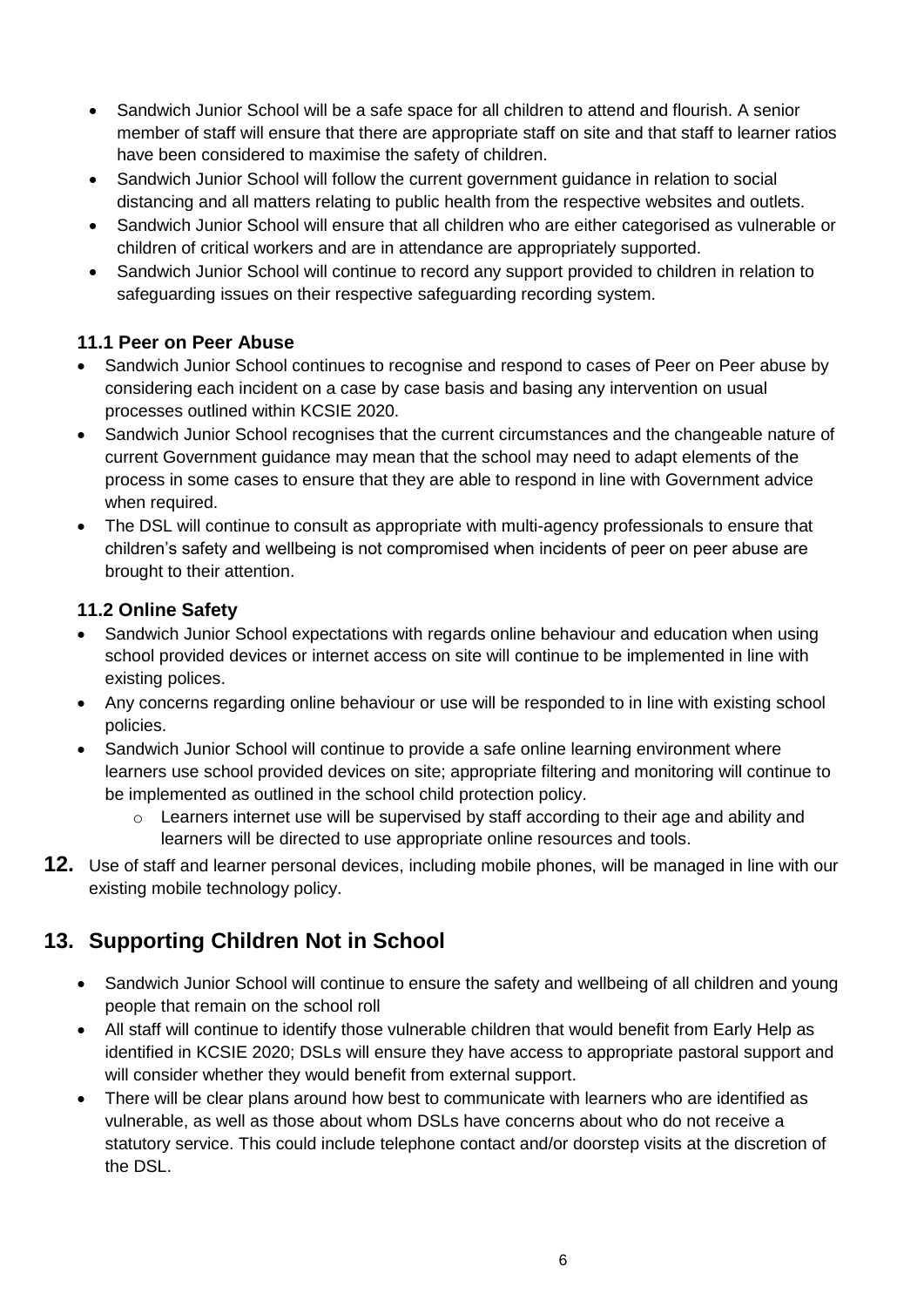- Sandwich Junior School and the DSL will work closely with all relevant agencies and professionals regarding safeguarding a child not on site. Any plans will be reviewed regularly and if concerns become significant, the DSL will make requests for support if considered appropriate.
- Sandwich Junior School recognises that this is a difficult time for children and young people who consider school as a safe place and the current situation may impact on learners', staff and parent/carers mental health.
- Guidance for parents/carers is available from the DfE regarding ['Supporting your children's](https://www.gov.uk/guidance/supporting-your-childrens-education-during-coronavirus-covid-19)  [education during coronavirus \(COVID-19\).](https://www.gov.uk/guidance/supporting-your-childrens-education-during-coronavirus-covid-19)
- The school will utilise its website and social media presence to ensure that appropriate safeguarding messages are shared with children and their families. This will include links to appropriate services and resources that are aimed at supporting them throughout this period.

#### **12.1 Online Safety Away from school**

- Sandwich Junior School will ensure any remote sharing of information, communication and use of online learning tools and systems will be in line with privacy and data protection requirements.
- All communication with learners and parents/carers will take place:
	- o within school hours as much as possible.
	- $\circ$  with staff using school devices over personal devices wherever possible and in line with our existing Acceptable Use Policy (AUP). Where this is not possible, staff will speak with SLT.
	- $\circ$  using school provided or SLT approved communication channels; for example, school provided email accounts and phone numbers and agreed systems e.g. Seesaw, Times Tables Rockstars, Numbots
- Parents/carers will be made aware of what their children are being asked to do online, including the sites they will be asked to access. Sandwich Junior School will be clear who from the school their child is going to be interacting with online.
- Where parents/carers opt to supplement the school remote learning offer, we emphasise the importance of securing online support from a reputable organisation and/or individuals who can

provide evidence that they are safe and can be trusted to have access to children.

- Parents/carers will be encouraged to ensure children are appropriately supervised online and that appropriate parent controls are implemented at home.
- Staff and learners will engage with remote learning in line with the existing behaviour principles as set out in our school behaviour policy/code of conduct and Acceptable Use Policies.
- When delivering remote learning, staff will follow our Remote Learning Acceptable Use Policy (AUP).
- When delivering remote learning, staff will:
	- $\circ$  only use online tools that have been evaluated and agreed by leadership.
	- ensure remote learning activities are planned in accordance with our curriculum policies, taking learner needs and technology access into account.
	- record the length, time, date and attendance of any online lessons/contact held or made.
	- revisit relevant policies such as our acceptable use of technology policy with learners as necessary.
- Where remote learning is taking place 'live' for example using webcams or chat facilities, staff and learners will ensure a safe and professional environment is maintained in line with our Remote Learning Acceptable Use Policy (AUP).